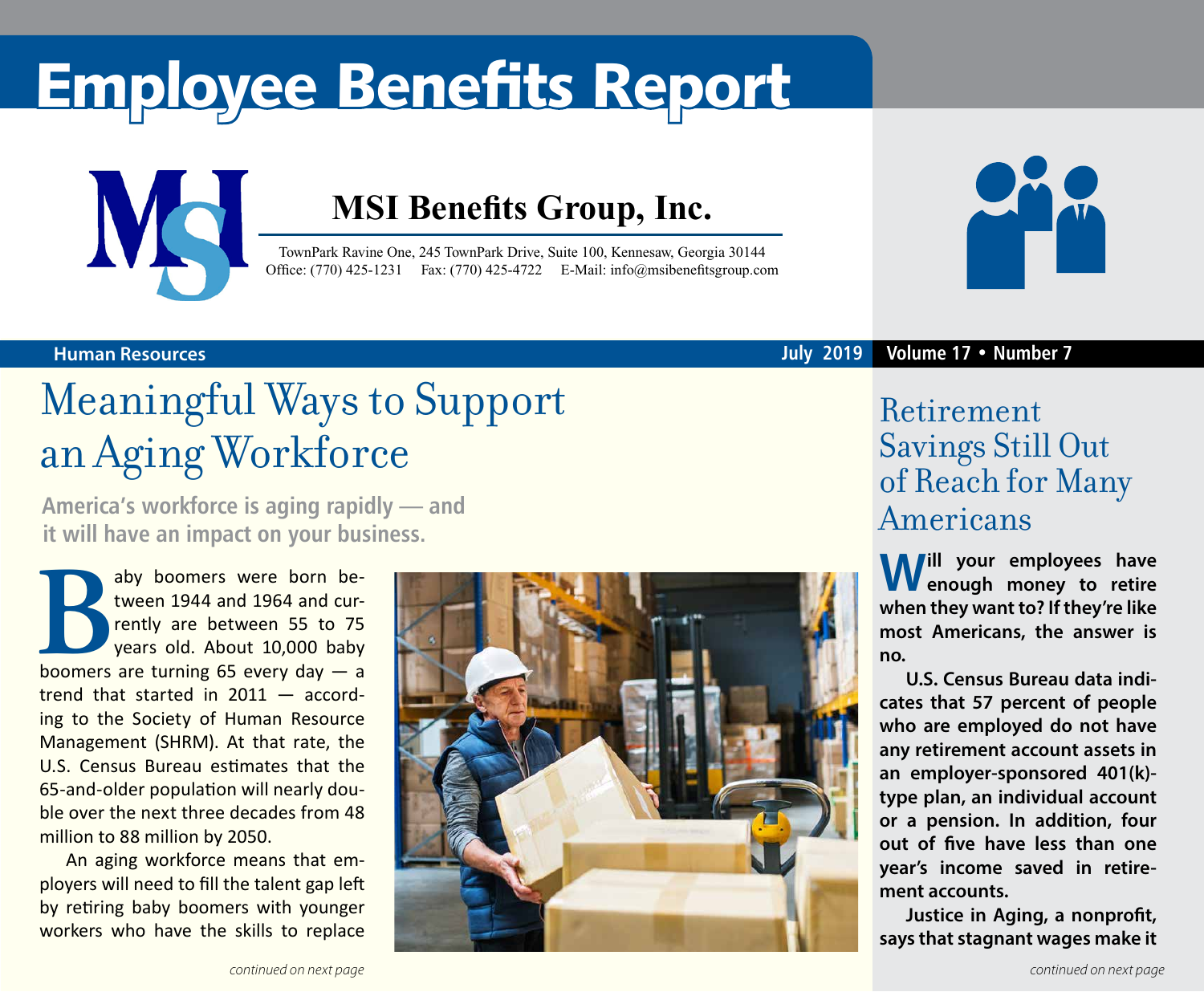them. Employers also will have to determine how to best meet the needs of an aging workforce postponing retirement.

Studies indicate that many employers are not prepared for this significant transition. A SHRM survey in 2016 revealed that only 35 percent of U.S. companies had analyzed the near-term impact of older workers leaving the workforce. A 2018 study by the Transamerica Center for Retirement Studies (TCRS) found that employers often think they are more prepared to handle this phase than their workers think they are. Eighty-two percent of employers said their company is supportive of its employees' working past 65, while only 72 percent of workers agree that their employer is supportive.

#### **Repercussions**

While age 61 to 65 is considered the typical age range to retire, many older Americans are retiring later. A few reasons for postponing retirement include:

- *<b>W* Finances: Many retirement age workers can't afford to retire because they haven't saved a sufficient income for retirement. While there's no magic number an individual should save, conventional wisdom is that new retirees should have saved \$1 million to \$1.5 million or have savings equal to 10 to 12 times their current income. Other retirees had saved enough, but the 2008 financial crisis left many with debt and/or insufficient income from their retirement savings.
- **Health:** Emotionally, physically and

spiritually, many 60-year-olds feel much younger than their chronological age. People also are living longer. The average American can expect to live to be at least 78.6 years, according to the National Center for Health Statistics.

- **WE They're Needed:** The generation after the boomers has been called the Baby Bust because fewer babies were born. That means there are fewer people to step up with the result that employers often ask older workers to stay and work longer.
- **\* Productivity:** Many people enjoy working for both the mental stimulation and social opportunities. Jonathan Rauch is a senior fellow at the Brookings Institute and author of "The Happiness Curve: Why Life Gets Better After 50." He said that people in their 60s feel they have another 15 years of productive life ahead and "they don't want to just hang it up and just play golf."

Seniors who stay in the workforce can face discrimination from their employers and co-workers. The belief among many employers, TCRS found, is that older workers are less open to learning and new ideas. However, the SHRM Foundation, a nonprofit affiliate of SHRM, believes most mature workers are highly receptive to skills training opportunities, especially for job-related skills.

Other biases include the perception that older workers are less flexible, less motivated and too slow and take more sick days. Like all stereotypes, these criticisms may be valid in some cases, probably not warranted in most and often offset by other important qualities.

**difficult for Americans to save, particularly women and minorities who typically face lower lifetime earnings.** 

**Another challenge, according to the Pew Charitable Trusts, is that only two-thirds of private-sector workers have access to a retirement savings plan through work. Employees who have access are 15 times more likely to save for retirement than those who don't have access to a 401(k) plan.**

**Even workers who have access to a 401(k) either do not take advantage of tax-advantaged savings or — as the Pew Charitable Trusts discovered — don't have the educational background or financial resources to understand how to make informed investment decisions. Experts say not taking full advantage of a 401(k) is one of the biggest mistakes people make when it comes to retirement planning.**

In 2018, the Equal Employment Opportunity Commission (EEOC) issued a report that found although it's been 50 years since the Age Discrimination in Employment Act (ADEA) was passed, age discrimination is still a significant problem. Similarly, a 2018 Transamerica Center for Retirement Studies (TCRS) report indicated that many employers felt that workers 64 or older were too old to hire and workers age 70 were too old to work. About 60 percent of seniors who lose their job end up retiring involuntarily because they cannot get replacement jobs, according to the Center for Retirement Research at Boston College.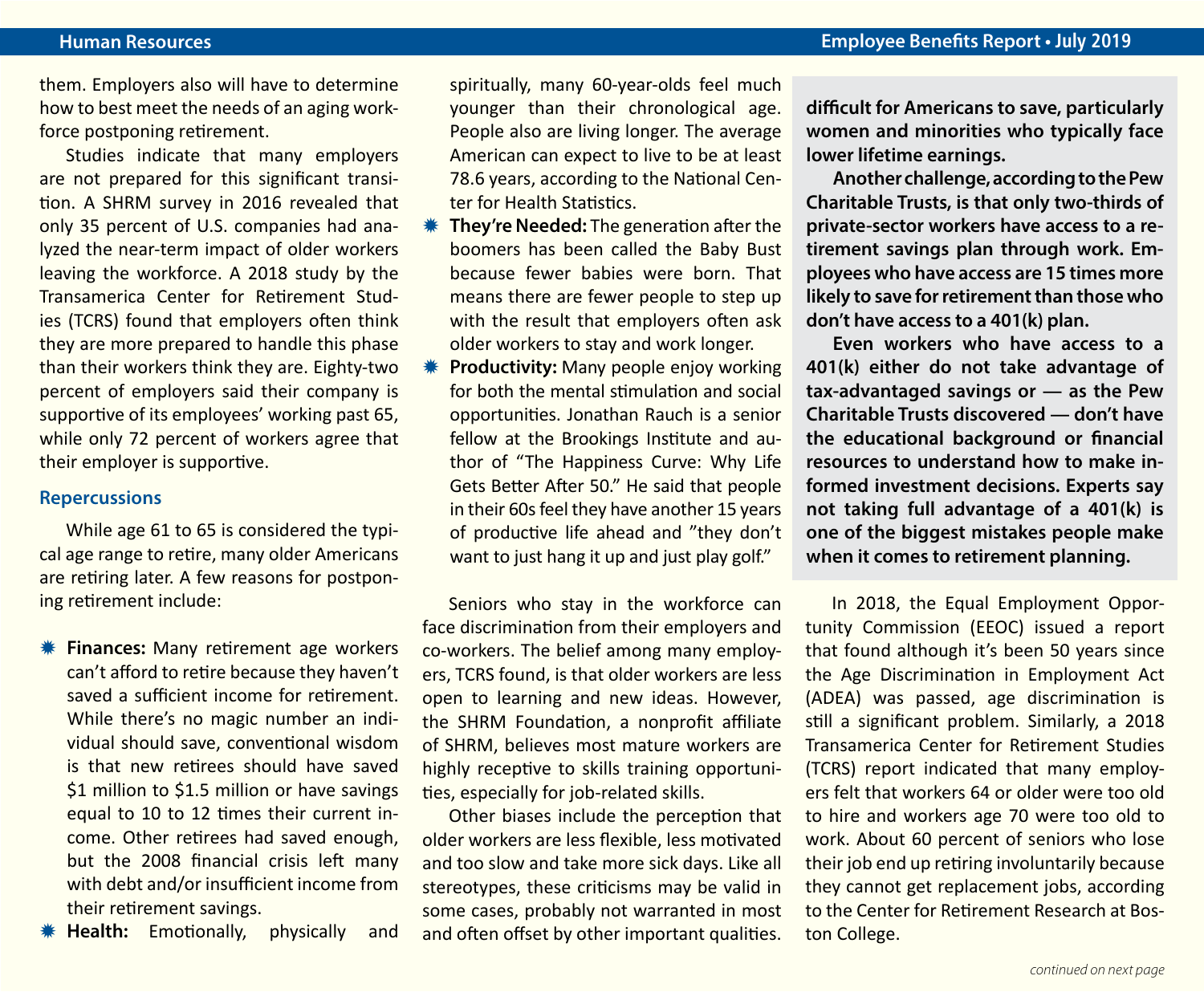#### **Strategies**

An aging workforce is something all companies will have to confront very soon. Either there will not be enough younger employees with the necessary skills or workers will have to work longer to save more money for their retirement. The upside is that by adopting business practices that support workers of all ages, employers will have a diverse workforce with a variety of important skills.

The Equal Employment Opportunity Commission (EEOC) recommends that employers consider including age in their diversity and inclusion programs. Other suggestions include providing:

- $*$  Career counseling, training and development opportunities for workers of all ages and at all stages of their careers.
- Wixed-age and reverse-age mentoring opportunities.
- $*$  Flexible work options to provide work/life balance as needed by employees at various times in their careers and in their lives.
- **\*** Phased Retirement Programs for older employees who want to continue working but with a less stressful workload.

Succession training also is an important step. Even if your older workers stay past the traditional retirement age, they will eventually retire. This means you'll need to recruit a new generation ready to take over from their predecessors. It's important for older colleagues to pass along their knowledge to reduce the skill gap.

### The Lure of Workplace Flexibility

**The concept of a flexible workplace is based on the idea that it's possible to work harder and smarter away from the office or during a shorter work week. The question most employers have is, "Will it work?"** 



**SERVIDE SERVIDE CONCRETE SOUTHER**<br>
SPECIFIED WORKING SUPPORT THE SUPPORT THE SPACE CREATION CONTROLLER<br>
SPECIFIED SPACE CREATION CONTROLLER<br>
SPACE CREATION CONTROLLER<br>
SPACE CREATION CONTROLLER<br>
SPACE CREATION CONTROLLER<br> upporters say the benefits of a flexible workplace include better worklife balance; improved employee morale; lower turnover rates; decreased ployees who give maximum effort to meet managers' expectations. They also say that tailoring work environments and cultures to employees' needs can attract talent.

Employers interested in a flexible workplace may wonder how they can maintain high productivity and performance levels in a less bureaucratic setting. Can flexibility and productivity be balanced?

Employers who have made the flexible workplace concept work for their company say that to make it work you must start slowly. The Svartedalens nursing home in Gothenburg, Sweden, selected employees to participate in an experiment to see if 30 hour weeks would be a good fit for the company and its employees. Employees worked six-hour days instead of eight for the same pay. *The New York Times* reported that early results were promising, showing reduced absenteeism, improved productivity and better worker health.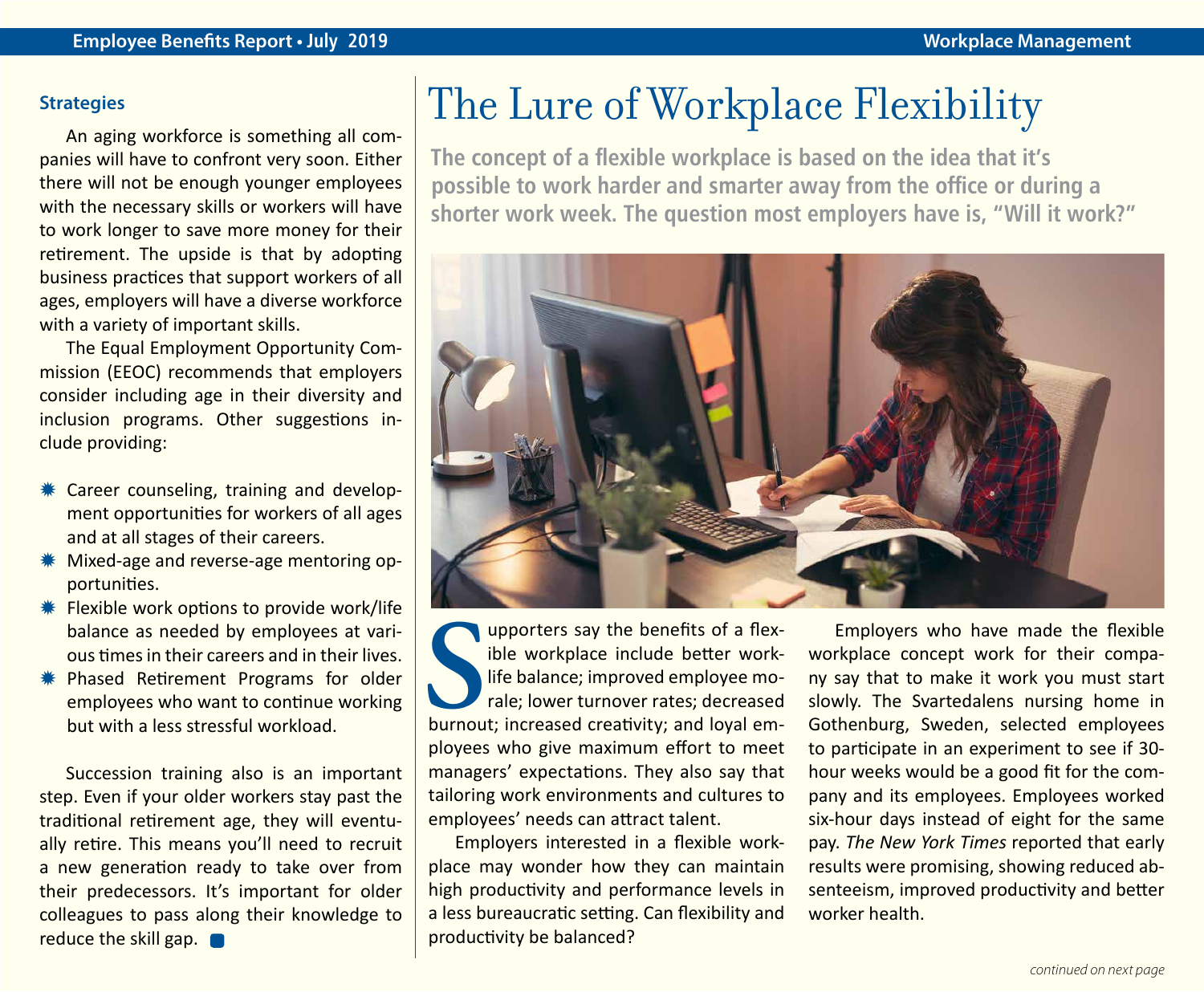Not all employees want to or are able to work 40 hour weeks. Flex time options include:

- **\*\*** Part-time employment is defined as workweeks that are between 10 to 30 hours. Often, two employees share a full work week. This type of schedule is particularly appealing to university students and working mothers who need time to study or take care of their children. Employers, having difficulty filling a position, can sometimes more readily find two parttimers to fill a position
- **\* Telecommuting** allows employees to work away from the office — whether at home or in a coffee shop or park. Telecommuters can be either full or part-time. Telecommuting saves employees the cost of gasoline and vehicle upkeep, as well as clothing and eating out costs. Employers avoid the cost of providing office space, equipment, paper, and electricity.
- **K** Freelancing is when an individual is hired for specific project on a seasonal, full or part-time basis. Hiring a freelancer saves the employer the cost of paying full-time wages and benefits, while the individual reserves the right to choose only the jobs that interest them.
- *<b>W* Flexible work hours allow employees to choose the hours they want to work. Employers usually define a core time that must be covered and employees can choose when to start and leave their shifts.

#### **Minimizing Risks**

Experts recommend employers have a clear goal of what they want to accomplish. For example, is the main focus improved productivity, happy employees or reduced energy costs? (Coincidentally, lower prioritized goals will often be achieved as well.)

When you decide on a goal, test the concept with your employees. Let's say your goal involves going to a four-day workweek. If your plan is for everyone to work 10-hour days to get one extra day off each week, you might find some resistance. Working 10-hour days means less time to run errands on those days and can make arranging child care more difficult. It also can leave employees more tired.

Or, shortening the number of hours worked, but also reducing wages, could be met with resistance. On the other hand, one employer, a web-based software development firm in Chicago, Ill., found they could give employees Fridays off without the need to reduce wages because they discovered people got the same amount of work done, but were happier and more focused.

One of the biggest concerns employers have is how to best serve customers to be sure they get the attention they need and deserve — even if employees are working away from the office or are working shorter weeks. Consider staggering working hours so key office hours are covered. Some companies schedule employees 80 hours over nine business days, which gives them an extra day off every two weeks. The key is not to have all employees take the same days off.

### A Plan Sponsor's Cyber Security Responsibilities

**Cyber security insurance can help protect you and your workers' health and retirement benefit plans.** 

**Group health and retirement**<br>
benefit plan administrators<br>
such as social security num-<br>
bers, dates of birth and email addresses in benefit plan administrators **keep** personal information such as social security numelectronic records. Employees could suffer serious financial or reputation damage if their information was stolen by a cyber thief. Personal information, unlike a credit card account number, cannot be changed by the account owner and can repeatedly be used by criminals to perform actions such as requesting a retirement plan distribution.

Health and retirement benefit plans are governed by the Employee Retirement Income Security Act of 1974 (ERISA). This federal law requires most plan sponsors and administrators to maintain at least minimum standards to protect employees who are members of these plans.

You are a plan sponsor if you have set up a health care or retirement plan, such as a 401(k), for your employees. Plan administrators and sponsors both have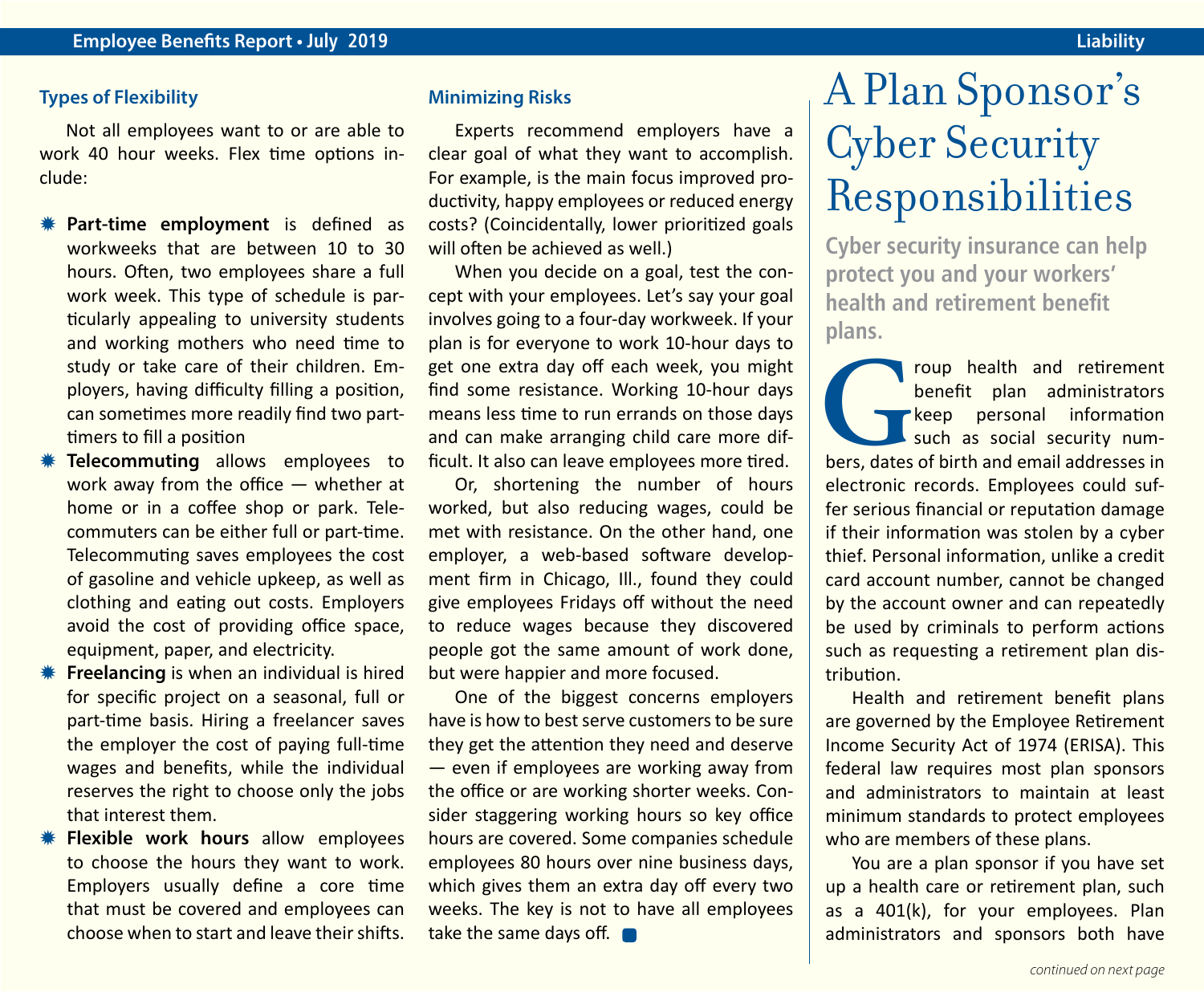

the ERISA fiduciary duty to ensure personally identifiable information (PII), protected health information (PHI) and plan assets are protected from cyber threats. Both entities also must show proof that a plan is in place to respond to a data breach and mitigate associated damages.

#### **Questions to Ask**

As a plan sponsor, you should work with your health and retirement plan administrators to evaluate your plans' overall potential risk. Questions you should ask include:

- $*$  Who ultimately is in charge of cyber security for the benefit plan?
- $*$  Is there a plan in place in case there is a

data breach? Who would be the primary responder and what steps would be taken?

- Is a cyber security training program available for employees? According to a 2016 Association of Corporate Counsel Foundation report, employee error is the number one reason cited for data security breaches.
- $*$  What are the current legal and regulatory concerns?
- $*$  What state laws apply if there is a data breach?

#### **Steps to Take**

The ERISA Advisory Council on Employee Welfare and Pension Benefits issued a re-

#### **Liability Employee Benefits Report • July 2019**

port titled "Cyber security Considerations for Benefit Plans." It lists effective practices, considerations and policies to deter cyber theft. They include:

- **Create a Strategy Figure out where you** are most at risk and establish procedures for how data should be stored, controlled, accessed and transmitted. You also need to make sure you have a plan for testing and updating technology, training personnel, and managing third party risks
- **Work Closely With Service Providers -**Talk to your plan's third-party administrator about current data security policies or procedures for passwords, social media use, document retention and Internet privacy.

#### **Cybersecurity Insurance**

Commercial insurance policies provide general liability coverage to protect your business from injury or property damage. However, the policies might not cover cyber risks. Internet security risks vary based on type of business or industry, therefore policies for cyber risk are more customized than other types of insurance policies and can be based on a variety of factors. These factors include type of data collected and stored, or how employees and others are able to access data. Cyber security insurance can include liability for security or privacy breaches and costs associated with a privacy breach or business interruption.

For help developing a cyber security plan for your business, please contact us.